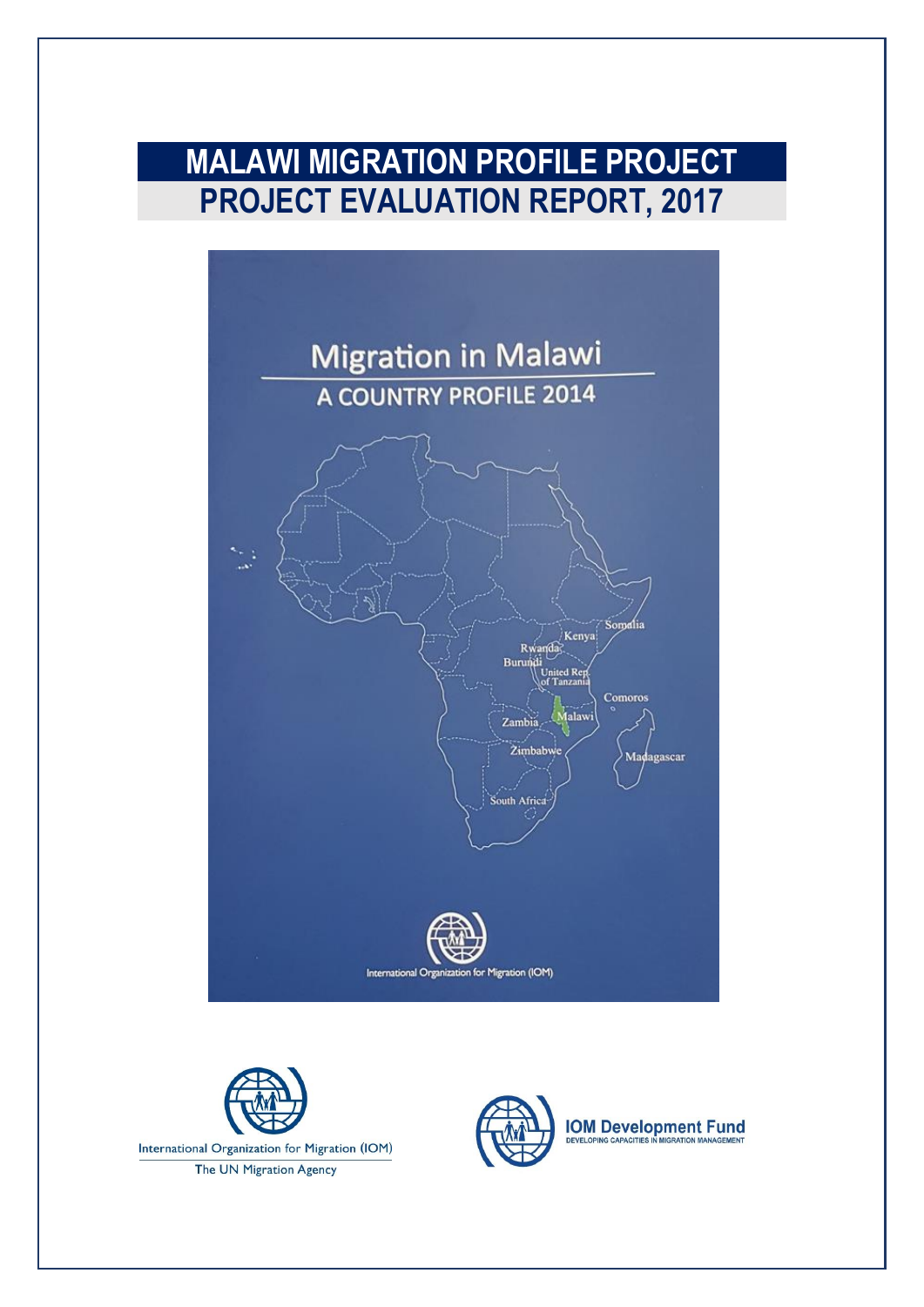#### *Acknowledgement*

The evaluator would like to thank the IOM Development Fund for availing funds to complete this evaluation and for reviewing the evaluations questions at the planning stage. The team in IOM Malawi played an incredible role in actualizing this evaluation from logistical planning and preparations to reviewing this evaluation report. Specifically, the evaluator thanks Mr Mpilo Nkomo, Programme Coordinator and Head of Office *a.i.* for providing leadership to the IOM team to ensure success of the evaluation. Also to Ms Jacqueline Mpanyula for assisting tremendously in getting all appointments with government officials and Mr Mtawingwa Msumba for supporting the process too.

The evaluator would also like to thank the Government of the Republic of Malawi specifically the Principal Secretary, Ministry of Foreign Affairs and International Cooperation Dr Dalitso Kabambe and Principal Secretary, Ministry of Gender, Children and Social Welfare Dr Mary Shawa for sparing time out of their busy schedule to meet the IOM team and for the motivating feedback you gave about this project and IOM's work in Malawi in general.

To the IOM RO Pretoria team led by Regional Director Mr Josiah Ogina and Mr Oleg Naumov, Senior Regional Resource Management officer for supporting the M&E function. Special thanks also go to the immediate former RTS for Migrants Assistance and IDF focal point Mr Yitna Getachew for providing all documentation and historical and technical information about the project that enabled proper understanding of the project concept.

Last but not least the evaluator thanks all respondents who contributed towards success of this evaluation either through face-to-face meetings or through the online survey. Your feedback, ideas and insight provided sufficient information to enable production of this report.

For any clarification or further information contact the evaluator using the details below.

**Rogers MUTIE Regional Monitoring and Evaluation Officer Regional Office for Southern Africa. Pretoria, South Africa Email:** [rmutie@iom.int](mailto:rmutie@iom.int) **Tel:** +27 12 423 9712

**March 2017**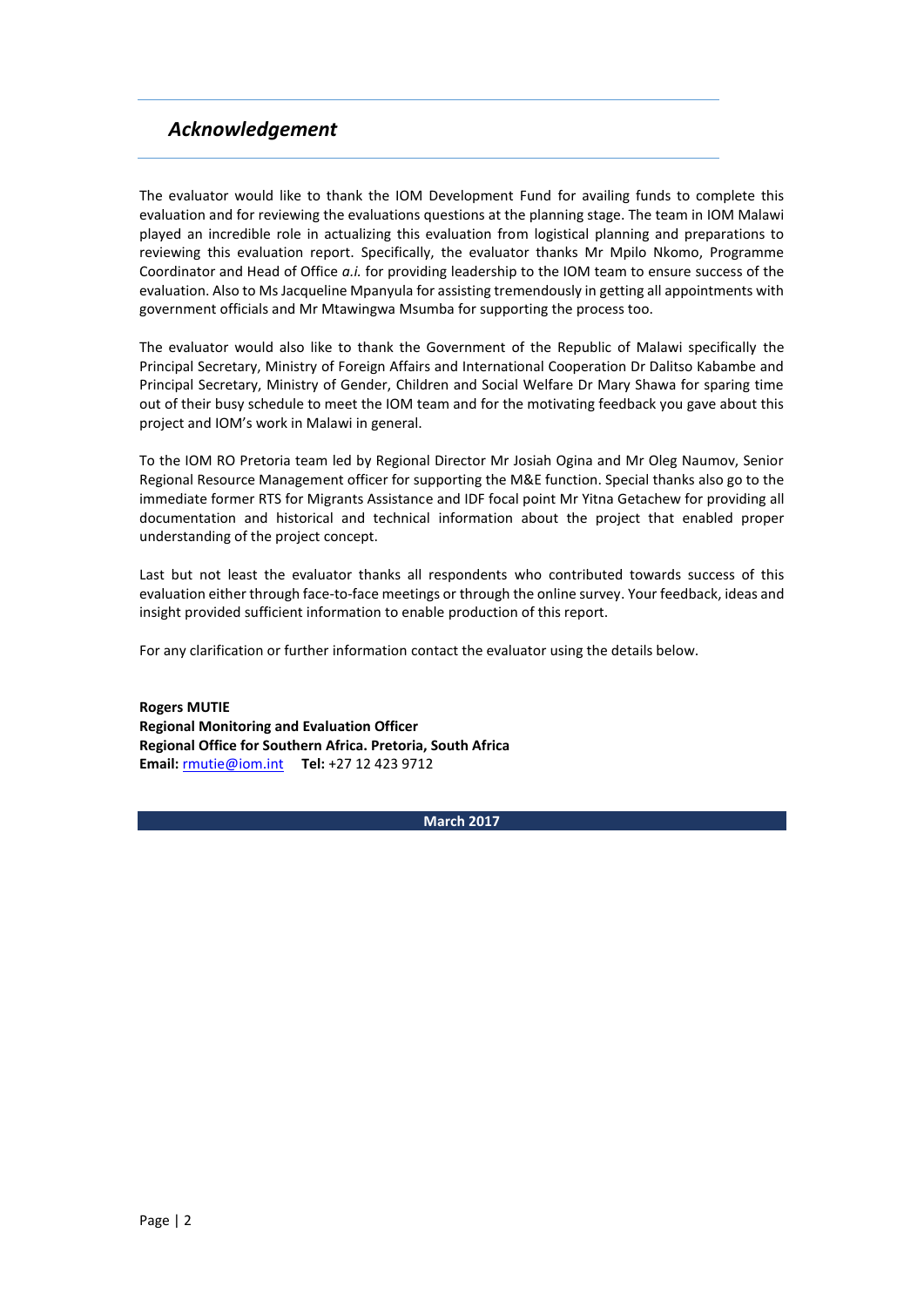#### **Table of Contents**

| 3. |                                                                              |  |
|----|------------------------------------------------------------------------------|--|
|    |                                                                              |  |
|    |                                                                              |  |
| 4. |                                                                              |  |
| 5. |                                                                              |  |
|    |                                                                              |  |
|    |                                                                              |  |
|    | Annex 3: List of individuals and institutions involved in the evaluation  17 |  |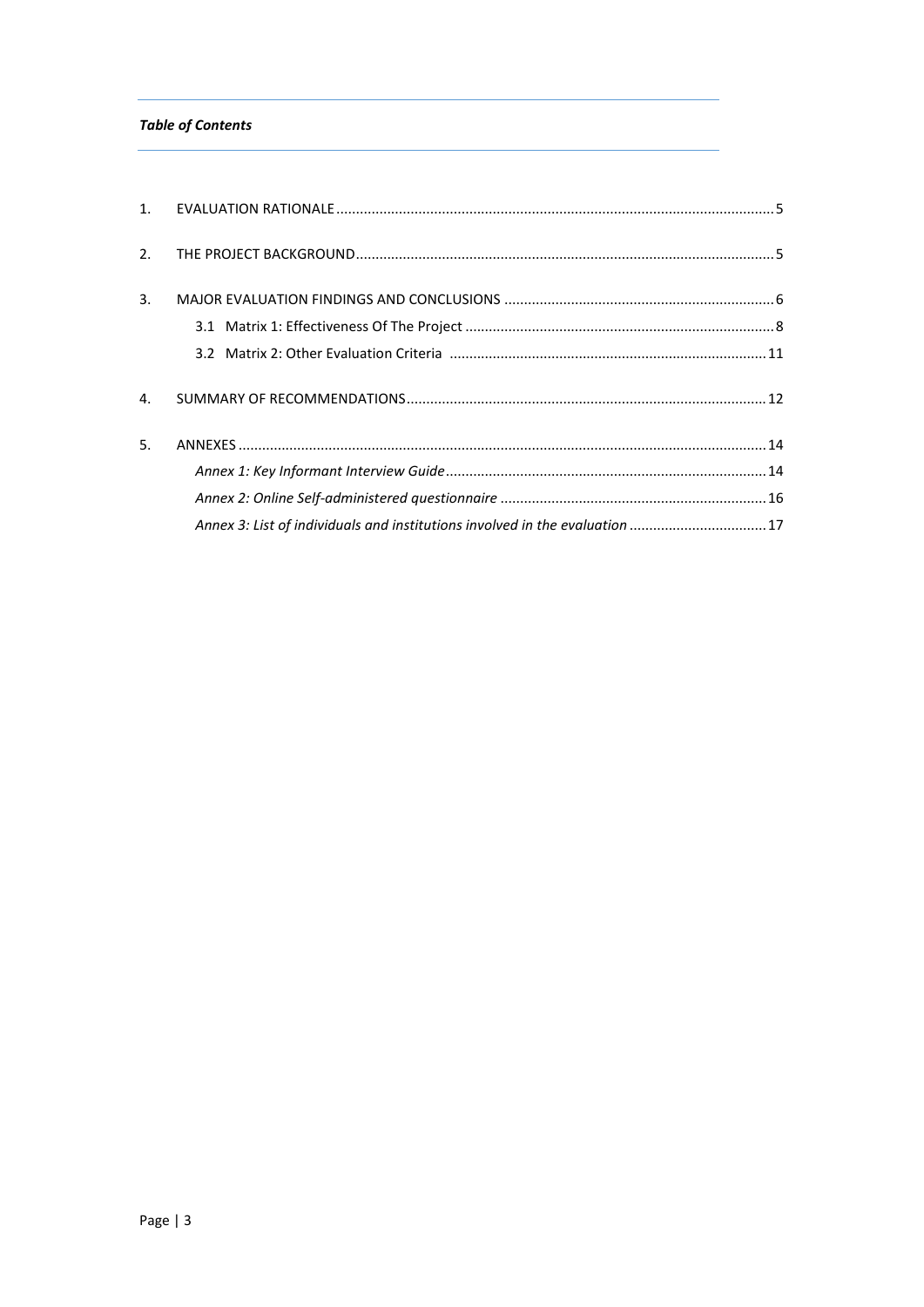## *List of Acronyms*

| <b>DAC</b>   | -Development Assistance Committee                       |
|--------------|---------------------------------------------------------|
| GoM          | -Government of Malawi                                   |
| ICT          | -Information and Communication Technology               |
| <b>IDF</b>   | -IOM Development Fund                                   |
| <b>IOM</b>   | -International Organization for Migration               |
| M&E          | -Monitoring and Evaluation                              |
| MoHA         | -Ministry of Home Affairs                               |
| MP.          | -Migration Profile                                      |
| <b>NCE</b>   | -No Cost Extension                                      |
| <b>NSO</b>   | -National Statistics Office                             |
| OECD         | -Organization for Economic Co-operation and Development |
| <b>RO</b>    | -Regional Office                                        |
| <b>SADC</b>  | -Southern Africa Development Community                  |
| <b>TWG</b>   | -Technical Working Group                                |
| <b>UNHCR</b> | -United Nations High Commissioner for Refugees          |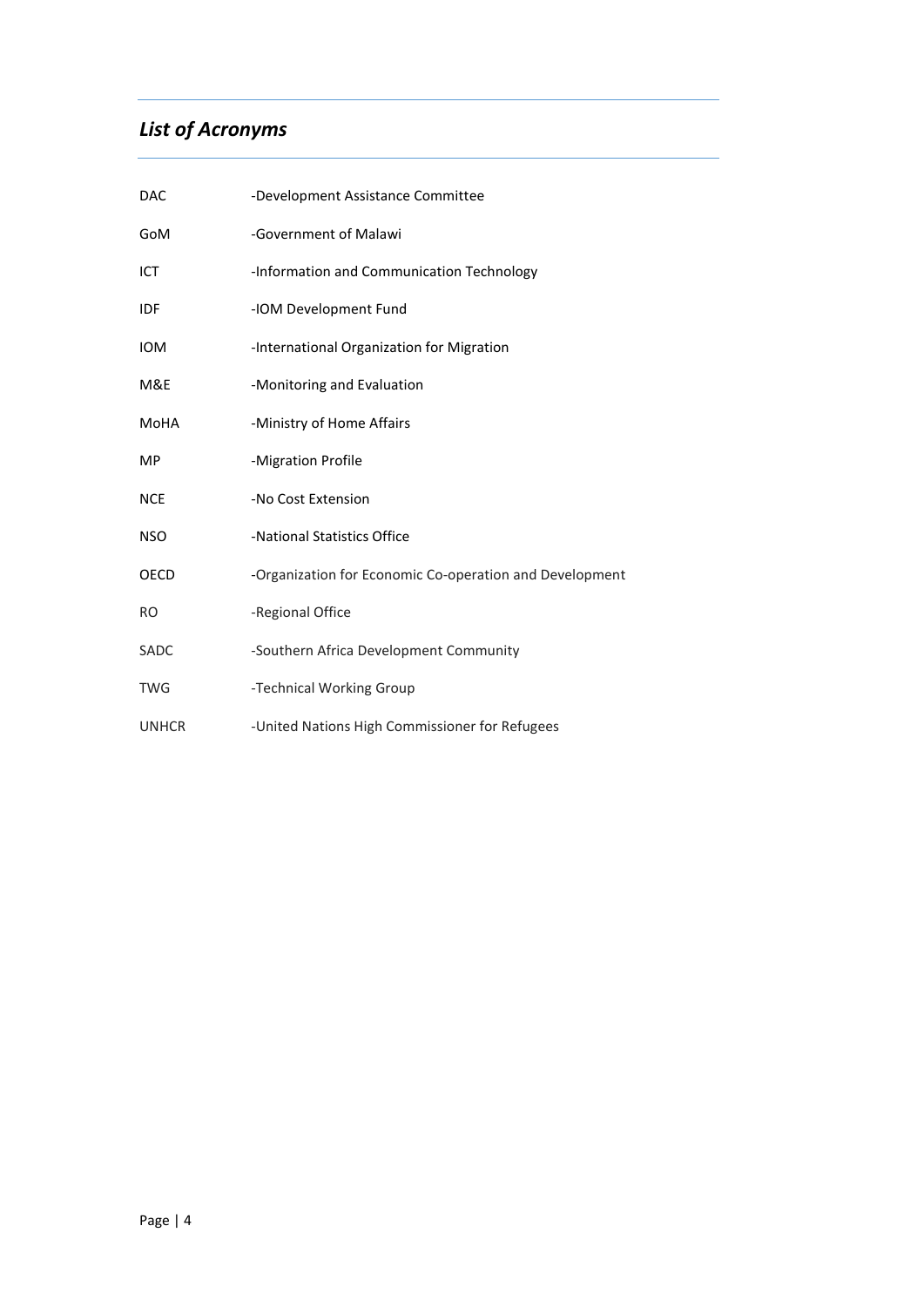## <span id="page-4-0"></span>**1. EVALUATION RATIONALE**

The Malawi Migration Profile project was implemented from December 2013 to September 2015. This final evaluation therefore came 15 months after the project was finalized thus providing reasonable time for stakeholders to use the migration profile document and objectively gauge the level of utility.

The major objectives of the evaluation were to:

- **Assess the extent to which the project achieved the standard OECD-DAC<sup>1</sup> criteria for** evaluation i.e. *relevance, effectiveness, efficiency, sustainability and impact.*
- Assess the level of utilization of the Migration Profile and other resources produced during the project by the GOM and other stakeholders.
- Make recommendations to IOM Malawi and IDF based on the findings.

The evaluation utilized mixed methods of research i.e. document review; Key Informant Interviews (KII) and self-administered online survey. The main participants of the evaluation were officials from different government departments who were actively involved in the project either as members of the Technical Working Group set up during the project or as representatives of the stakeholder community who are potential users of the Migration Profile.

## <span id="page-4-1"></span>**2. THE PROJECT BACKGROUND**

Migration dynamics in Malawi are complex with the country being a source, transit and destination country at the same time<sup>2</sup>. The geolocation of Malawi makes it a common transit country for mixed migration flows from the Central, East and Horn of Africa. In the period 2013/2014 alone the number of irregular migrants arrested and placed in detention by law enforcement authorities for irregular entry was estimated at 2,037. It is believed that a larger number usually manage to avoid arrest.<sup>3</sup>

Migration of Malawi nationals has also been recorded. Emigration of Malawians has often been in the form of labour migration traditionally to South Africa but more recently into other regions of the world such as the Middle East<sup>4</sup>. As a destination country, in more recent times Malawi has also witnessed an increase of immigrants mostly inform of asylum seekers and economic immigrants, with the latter evidenced by the number of work permits or residence visas issued.

Despite of these complex migration trends, Malawi did not have a migration policy. Data on migration was unavailable and or scattered across different departments and so it wasn't easy for the government to have a clear picture of the country's migration context and dynamics. In light of these, the Government of Malawi sought membership to IOM and was admitted in 2013. Thereafter upon the Government's request for assistance to collate and consolidate migration data, IOM implemented its maiden project in the country.

The overall objective of the project was *to contribute to more evidence-based policymaking on issues related to migration in Malawi* and was thus a key step towards a national migration management policy for Malawi. The two key results envisaged from the project were *availability of consolidated, comprehensive gendered data on migration* in Malawi as well as *improved capacity (knowledge, skills and tools) among* relevant government officials *to take up migration data collection, management and sharing* in subsequent years.

IOM Malawi envisaged to achieve these results by providing financial and technical assistance to the TWG and act as a facilitator of the process. Financial assistance enabled the hiring of an expert to do the initial data collection, consolidation and development of tools/resources for future use. Technical assistance on the other hand would ensure that select officers from core government departments

 $\overline{a}$ 

<sup>1</sup> <http://www.oecd.org/dac/evaluation/daccriteriaforevaluatingdevelopmentassistance.htm>

<sup>2</sup> IOM-IDF Malawi Migration Profile Project Proposal, 2013.

<sup>3</sup> Malawi 2014 Migration Profile, 2015.

<sup>4</sup> Malawi 2014 Migration Profile, 2015.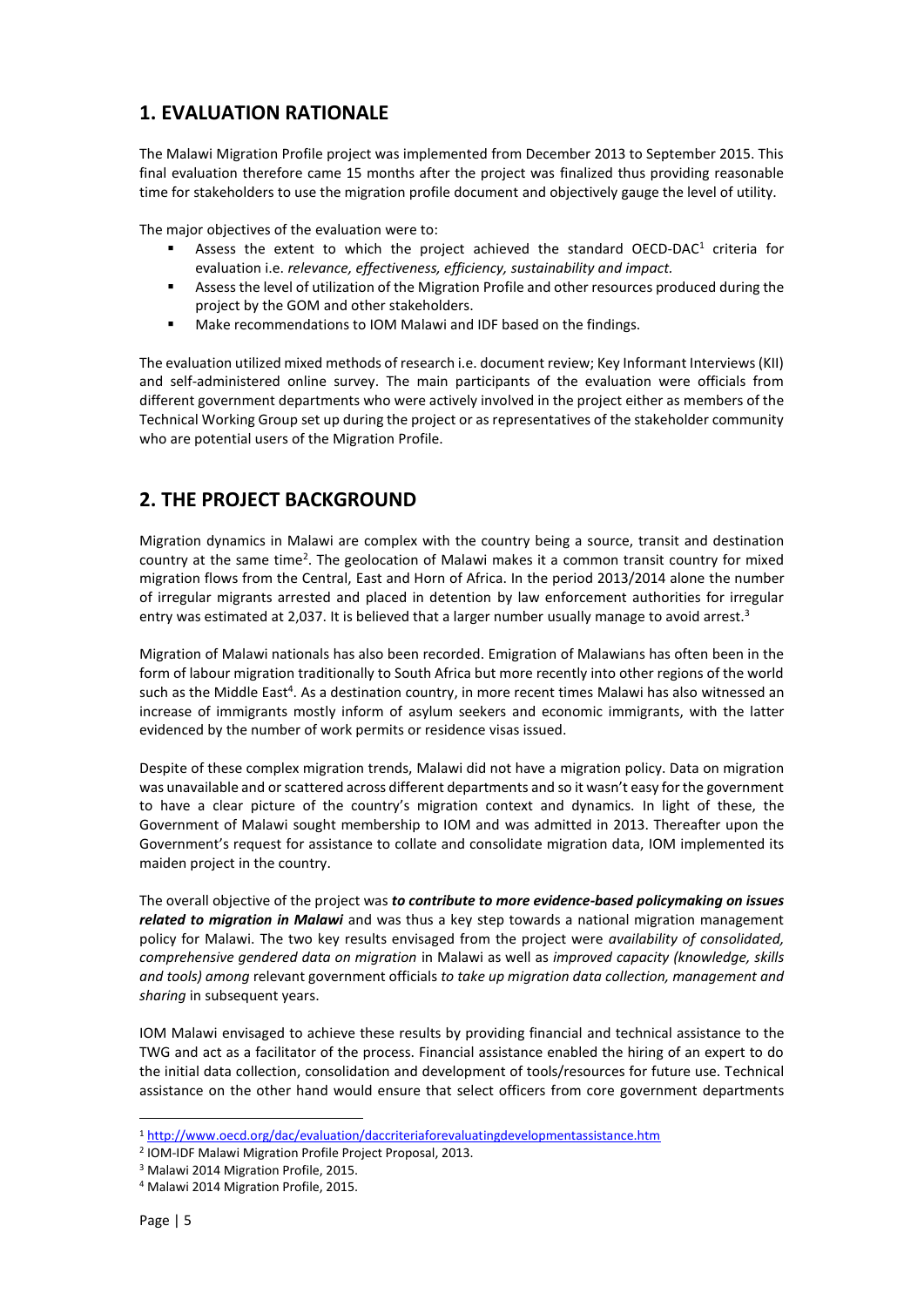receive capacity building on migration data collection and management and receive tools that they can use for future data collection and subsequent updating of the Migration Profile.

Through this process, IOM established an inter-ministerial and multi-stakeholder Technical Working Group as the main reference group to spearhead the process and promote ownership. The Ministry of Home Affairs was the lead ministry in this TWG which also comprised of the National Statistics Office, UNHCR, and a local university among a host of other relevant government ministries/departments.

IOM's comparative advantage lied in the fact that it had facilitated generation of Migration Profiles in many countries and so had already developed a lot of experience and tools that could be deployed into Malawi.

#### <span id="page-5-0"></span>**3. MAJOR EVALUATION FINDINGS AND CONCLUSIONS**

#### **Stakeholder consultation was the lynch pin of success in delivery of activities and outputs.**

The project delivered on its activities and outputs. This success came about from intense and intentional stakeholder involvement and participation*.* Majority of key informants did appreciate the constant consultation by the project implementers as it ensured that their views and contribution was on board.

It also raised the awareness that migration was not a one department's responsibility but that its multifaceted nature required a Whole-of-Government Approach. This was thus very well in line with IOM's recommended approach to migration governance articulated in IOM's Migration Governance Framework (MIGOF). This level of stakeholder consultation and engagement is a key lesson that similar projects could benefit from.

#### **Stakeholder commitment and interest was high during the process, slowed down thereafter.**

Evidenced by the number of relevant ministries represented and going by feedback provided by key informants it is apparent that all stakeholders was very committed and supportive of this project until the key deliverables were accomplished. All planned TWG meetings were held without failure and different departments zealously provided required data to the IOM consultant. The launch event itself attracted more than 50 participants most of them from government departments.

However, the expiry of the project and launch of the Migration Profile seems to have appeared to be the end in itself. Interviews with the TWG indicate that ever since the launch in September 2015, the TWG has not met or any other effort put in place to take forward the recommendations of the Migration Profile report especially the one on creation of a lasting TWG or similar mechanism. Lack of an adequate IOM post project engagement or mobilization to promote the Migration Profile use may have negatively impacted on the attention and interest to sustaining the momentum.

#### **There is a slow but growing utilization of the MP among the stakeholder community**

Related to slowed down momentum highlighted above, the evaluation found that the use of the Migration Profile over the last 15 months hasn't been very high but has been growing slowly. Some few departments i.e. labour, immigration and gender reported to have consulted the document in preparation of guidelines for labour export from Malawi, ongoing development of a national Migration and Citizenship Policy and Social Welfare policy respectively.

The latter two are still under development and thus still confidential and the evaluator couldn't therefore verify the report. The labour export guidelines were accessed by the evaluator and though there is no direct mention of the profile or direct use of the Migration Profile statistics it is believed that the evidence in the profile about number of Malawian migrant workers abroad may have inspired government to issue the guidelines also in the wake of media reports about Malawi migrant workers' exploitation in the Middle East.

The Refugee Status Determination Unit indicated to have used the MP for planning and projections. A media practitioner who attended the launch event reported to have used the data on migrants' countries of origin and data on remittances by Malawi diaspora for a TV news report. An immigration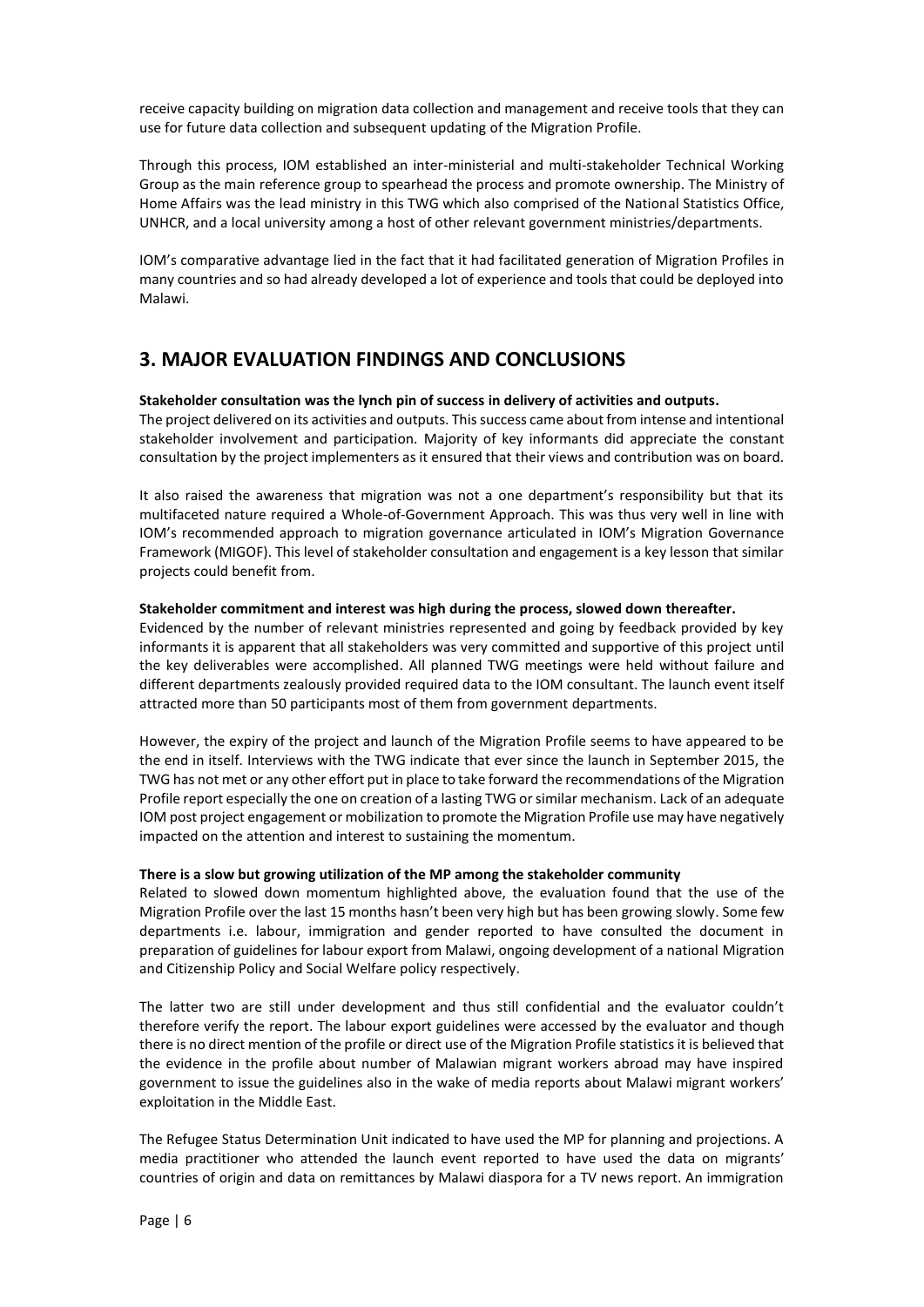official reported to have used it to write a master's degree dissertation on the challenges of provision of immigration services in Malawi. Inspite of these few examples many of which the evaluator could not verify, the evaluation finds the current level of utility still not optimal in comparison with the fairly large number of copies distributed. A wide section of the stakeholder community is still unaware of its existence or are not sensitized enough to use the evidence.

Some officials did pinpoint some examples of policy level documents they had been working on and they had not remembered to refer on the migration profile data. As there hasn't been any reengagement after the launch, the document easily skipped the memory of many even of those who were actively involved. An internet search by the evaluator (in early March 2017) also did not bring out any publication within or outside Malawi that has referenced the Migration Profile data apart from IOM publications.

#### **There was heightened awareness and sensitivity to better migration governance practices.**

The trainings, stakeholder engagement and the mere attention given to the theme of migration (than ever before) acted as an eye opener on the dynamism of migration in Malawi. Two key respondents noted that before, the Malawi border protection and other law enforcement officers viewed migrants in mixed migration flows in a very negative sense without insight into the different circumstances such migrants may have been including being victims of trafficking.

Data that Malawi was also a source country for asylum seekers and irregular migrants helped to change the perception about migration among policy makers and frontline staff. Ideally the concept of "net migration" came to the fore more succinctly than before. With this realization during a meeting with the foreign affairs ministry, a request was made to assist the Malawi government know the estimate of the number of Malawians in the SADC countries where similar migration profiles have been done so that they can use it for evidence based planning and decision making. This request was passed on to the IOM Malawi team to deliberate on when a formal request is made by the ministry.

Interview with UNHCR officials indicated that they had been discussing with government for a long time on the development of a Refugee Policy. This did not yield much until the IOM project and eye-opening happened that a comprehensive migration policy (including refugees) gained momentum. This policy is still under discussion and Ministry of Home Affairs indicated that the policy was soon going to move to the next phase of provincial and stakeholders' inputs.

#### **Dissemination/publicity among stakeholder community could be improved.**

At the time of the evaluation the evaluator met some officials from some of the key ministries (some high ranking and who are the main decision makers) who noted that they were seeing the Migration Profile document for the first time as presented by the evaluator.

That there is a wide stakeholder community out there that is still unaware of the presence of the document was also corroborated by other respondents. Indeed the fairly low utility finding enumerated above is related to the level of awareness. Efforts to popularize the document in a more strategic fashion in the post project period may have been needed in the post project era.

It is acknowledged that IOM did distribute hard copies to various ministries, districts and some academic institutions. Some strategic decision makers at capital level though seem to have been missed on this distribution plan and promotion of the online version in the Malawi online space through contemporary channels which could have a wider reach seemed to have been low.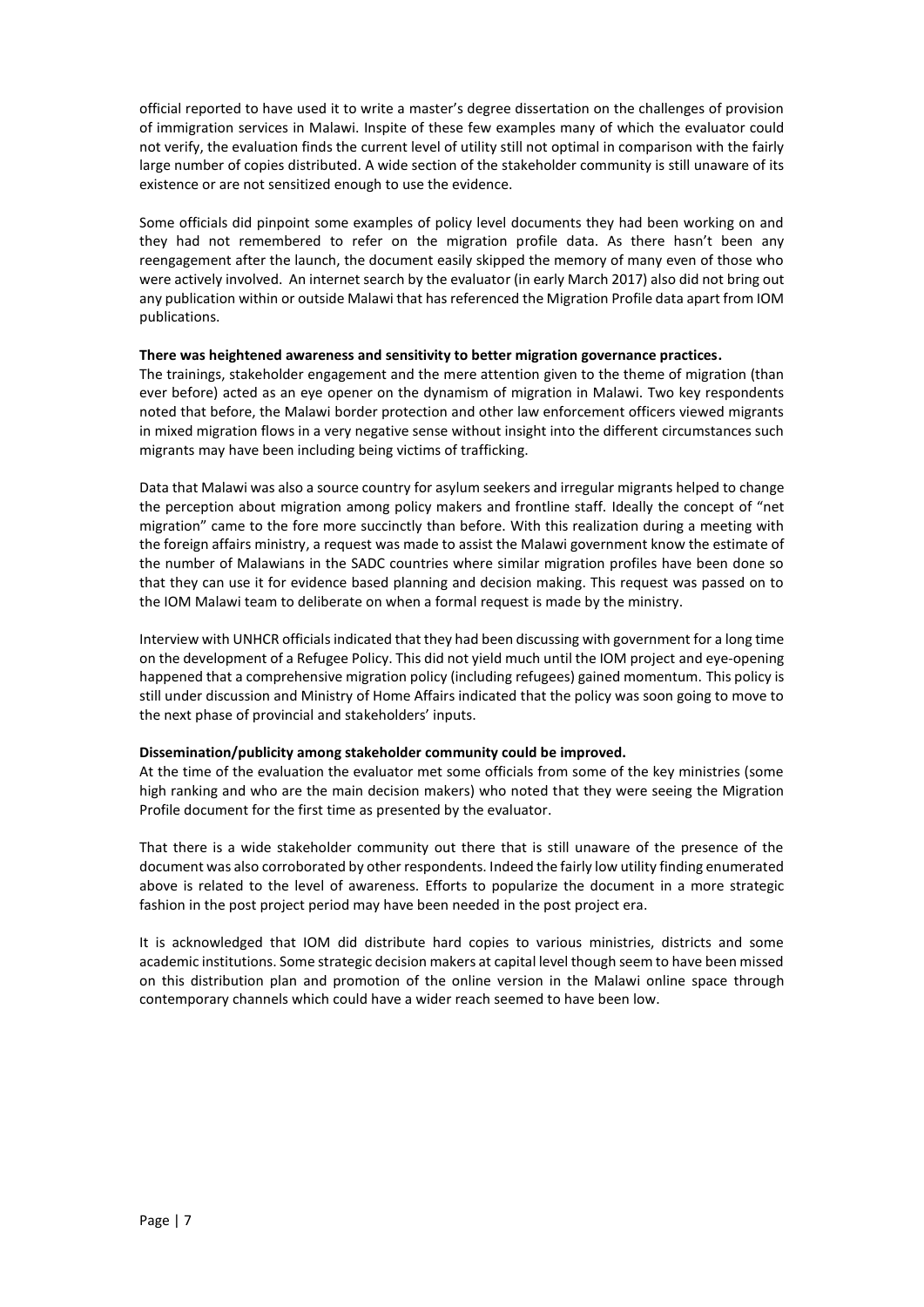#### <span id="page-7-0"></span>**3.1 MATRIX 1: EFFECTIVENESS OF THE PROJECT (Analysis through project results and indicators)**

|                   | <b>Achievements related to</b> |                                             |                               |
|-------------------|--------------------------------|---------------------------------------------|-------------------------------|
| Indicators [I]    |                                | <b>Analysis of Effectiveness: analysis</b>  | <b>Recommendations</b>        |
|                   | Indicators [I]                 | of progress towards achievements            |                               |
|                   |                                |                                             |                               |
|                   |                                |                                             |                               |
| Central data      | The project provided           | The evaluator couldn't verify with the      | As this is a long term goal,  |
| repository on     | training and                   | NSO if they still played this role because  | IOM Malawi needs in its       |
| migration is in   | tools/guidelines for           | they are located 300KM away from the        | current partnerships with     |
| place and         | future data collection and     | capital. Efforts to interview NSO officials | the MoHA and other            |
| effectively being | updating of the MP. The        | and/or to also have them respond to an      | ministries to reignite        |
| used by the       | NSO has relative capacity      | online survey bore no fruits due to         | discussion on some of the     |
| Government of     | to collect and collate         | communication challenges. Their             | key recommendations in the    |
| Malawi.           | migration data as they         | important feedback was therefore missed     | MP so as to take things       |
|                   | have conducted quite a         | out. However given that NSO is the          | forward and make the MP       |
|                   | number of surveys and          | country's central statistics agency and has | an integral reference         |
|                   | were trained too.              | played a key role in collection and         | document in day to day        |
|                   | However a coordination         | analysis of both internal and international | migration policy processes in |
|                   | mechanism is not active        | migrant stock data in the past, then it is  | the country.                  |
|                   | neither has an official        | assumed that it will continue to play this  |                               |
|                   | decision been made             | role. However no data is available on the   |                               |
|                   | confirming this role to the    | NSO website indicating that they are        |                               |
|                   | NSO.                           | putting in place mechanisms towards         |                               |
|                   |                                | updating the MP, nor is the MP itself in    |                               |
|                   |                                | the NSO's list of publications yet.         |                               |

#### **A. Overall Objective: To contribute to more evidence-based policymaking on issues related to migration.**

#### **B. Outcome 1***:* **Reliable and comprehensive sex and age-disaggregated migration data is available to and utilized by government and other stakeholder.**

The migration profile having relied mostly on secondary data sources did note that a lot of that data was not already sex disaggregated and this was a challenge. To the extent possible however the MP does provide sex and age disaggregated data in the main sections of the report and on the statistical annexes. The challenge is in the level of utilization of this data. It may still be too early to decide on this but the level of utilization for the last 15 months hasn't been very high and so some level of publicity is still needed.

| <b>RESULTS</b> | <b>ACHIEVEMENTS RELATED</b> | <b>ANALYSIS OF EFFECTIVENESS</b>           | <b>RECOMMENDATIONS</b>               |
|----------------|-----------------------------|--------------------------------------------|--------------------------------------|
|                | <b>TO RESULTS (achieved</b> | (Analysis of progress towards)             |                                      |
|                | results)                    | achievements)                              |                                      |
| Output 1.1     | An inter-ministerial TWG    | The project delivered this output well as  | In conjunction with the MoHA and     |
| Government     | that also comprised of      | envisaged and members of the TWG who       | NSO call for a TWG meeting to        |
| coordination   | UNHCR and an academic       | were interviewed lauded IOM for            | revive discussions that will see the |
| mechanism      | partner worked well. All    | promoting this coordination. So for the    | migration profile initiative move    |
| for migration  | target 5 meetings the       | time the project was running this output   | forward especially to take two key   |
| profiling is   | project envisaged were      | was well delivered. The MoHA is a          | decisions: 1) the coordinating       |
| developed      | held. A lead agency, MoHA   | respected ministry and so it was strategic | mechanism in place of the TWG;       |
| and            | chaired the TWG and called  | to have it chair.                          | 2) frequency of updating the MP;     |
| functioning    | meetings when needed.       |                                            | 3) Who is the central custodian or   |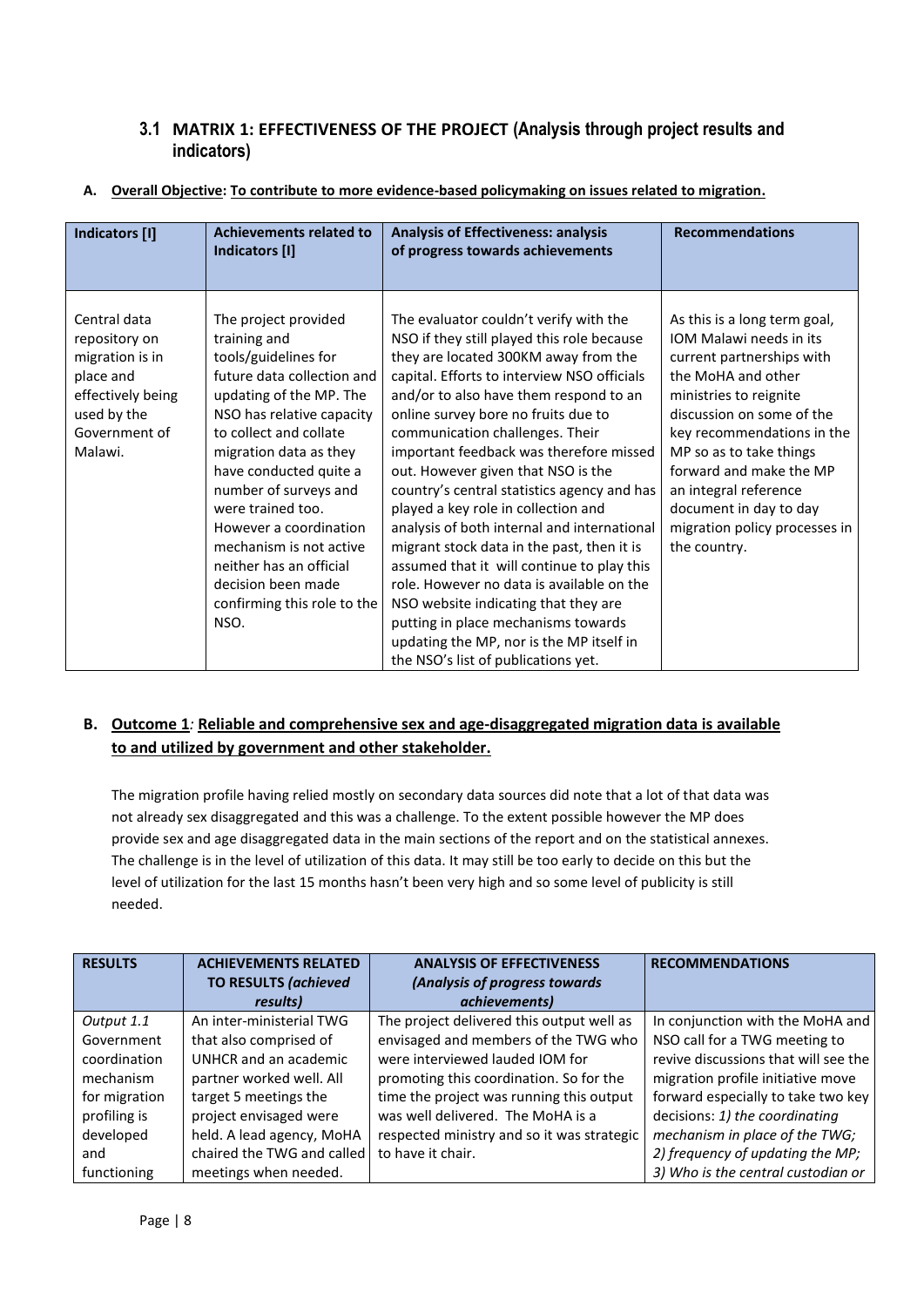|                                                                                                                                               |                                                                                                                           |                                                                                                                                                                                                                                                                                                                                                                                                                                                                                                                                                                                                                                                  | main coordinator of data<br>collection and dissemination?                                                                                                                                                                                                                                                                                                                                                                            |
|-----------------------------------------------------------------------------------------------------------------------------------------------|---------------------------------------------------------------------------------------------------------------------------|--------------------------------------------------------------------------------------------------------------------------------------------------------------------------------------------------------------------------------------------------------------------------------------------------------------------------------------------------------------------------------------------------------------------------------------------------------------------------------------------------------------------------------------------------------------------------------------------------------------------------------------------------|--------------------------------------------------------------------------------------------------------------------------------------------------------------------------------------------------------------------------------------------------------------------------------------------------------------------------------------------------------------------------------------------------------------------------------------|
| Output 1.2<br>Data mapping<br>exercise<br>conducted<br>and report<br>available                                                                | Data assessment report<br>was completed and<br>distributed among<br>stakeholders represented<br>in the TWG among others.  | The project delivered the output as<br>planned and the report informed the<br>subsequent steps.                                                                                                                                                                                                                                                                                                                                                                                                                                                                                                                                                  | The data assessment report is a<br>good baseline resource that<br>shouldn't be shelved. It can be<br>used for example to highlight gaps<br>that need programmatic<br>intervention in the future and so<br>it is one of the tools that should<br>also be promoted.                                                                                                                                                                    |
| Output 1.3<br>Migration<br>profile is<br>developed<br>and available<br>to all<br>government<br>agencies and<br>other relevant<br>stakeholders | A migration profile report<br>was developed, reviewed<br>and endorsed by the TWG<br>and launched on 15<br>September 2015. | Through a highly consultative process the<br>migration profile document which was<br>one of the main outputs of the project<br>was finalized and 4,700 copies (target<br>500) printed. Despite the many copies<br>the level of awareness among the<br>relevant stakeholder public didn't appear<br>to be high. Distribution of hard copies<br>was slowed down because of a printing<br>error on page XV that stated "Map of<br>Uganda and key statistics" (instead of<br>map of Malawi). This was however<br>corrected in the online version. The<br>online version which may have greater<br>reach wasn't promoted adequately<br>within Malawi. | The IOM country team needs with<br>support from RO Pretoria ICT to<br>place the profile in the Malawi<br>webpage in both the global IOM<br>website and RO Pretoria website<br>and on social media networks.<br>IOM Malawi team to approach<br>key stakeholders in Malawi to<br>request posting the MP in their<br>websites e.g. the NSO, MoHA,<br>UNHCR etc. this will promote<br>awareness and potentially<br>increase its utility. |

#### **C. Outcome 2: Relevant government officials are using the skills, tools, and knowledge to regularly collect, consolidate, analyse and report on migration data**

As highlighted earlier the utility of the MP and accompanying tools wasn't found yet to be high. Particularly the evaluator did not come across any efforts to use the tools provided for an initiative related to migration data. This is yet to be realized as it is long-term target. The project however does contribute to through the outputs below achievement of which is enumerated below.

| <b>RESULTS</b>                                                                                                       | <b>ACHIEVEMENTS</b><br><b>RELATED TO RESULTS</b><br>(achieved results)                                             | <b>ANALYSIS OF EFFECTIVENESS</b><br>(Analysis of progress towards)<br>achievements)                                                                                                                                                                                                                                                                                                                                                                                                                                                                         | <b>RECOMMENDATIONS</b>                                                                                                                                                                                                                                                                                                                                                                                               |
|----------------------------------------------------------------------------------------------------------------------|--------------------------------------------------------------------------------------------------------------------|-------------------------------------------------------------------------------------------------------------------------------------------------------------------------------------------------------------------------------------------------------------------------------------------------------------------------------------------------------------------------------------------------------------------------------------------------------------------------------------------------------------------------------------------------------------|----------------------------------------------------------------------------------------------------------------------------------------------------------------------------------------------------------------------------------------------------------------------------------------------------------------------------------------------------------------------------------------------------------------------|
| Output 2.1: Two<br>trainings on data<br>collection<br>conducted and<br>related data<br>training modules<br>developed | <b>Training Modules and</b><br>materials for GoM<br>were produced and a<br>training conducted<br>for 29 officials. | This output was inappropriately stated<br>as an activity. The aim was however to<br>increase knowledge. The target set by<br>the project for a post training<br>assessment was that 70% of participants<br>would score 80% and above. 31% of<br>participants scored more than 80% in<br>the post training test with the group<br>average being 70.38% <sup>5</sup> . Being the first<br>time to do this training, and majority of<br>trainees not having any migration<br>and/or data/statistics background, the<br>target of 80% could have been too high. | Under current and future IOM<br>projects, follow up trainings<br>would be useful to continue to<br>entrench proper understanding of<br>not only migration data, but<br>migration concepts in general.<br>IOM Malawi has current projects<br>e.g. on labour migration, mixed<br>migration and migration health<br>which can leverage on this<br>knowledge and continue to<br>reinforce understanding of<br>migration. |

 $\overline{a}$ 5 Final project report to IDF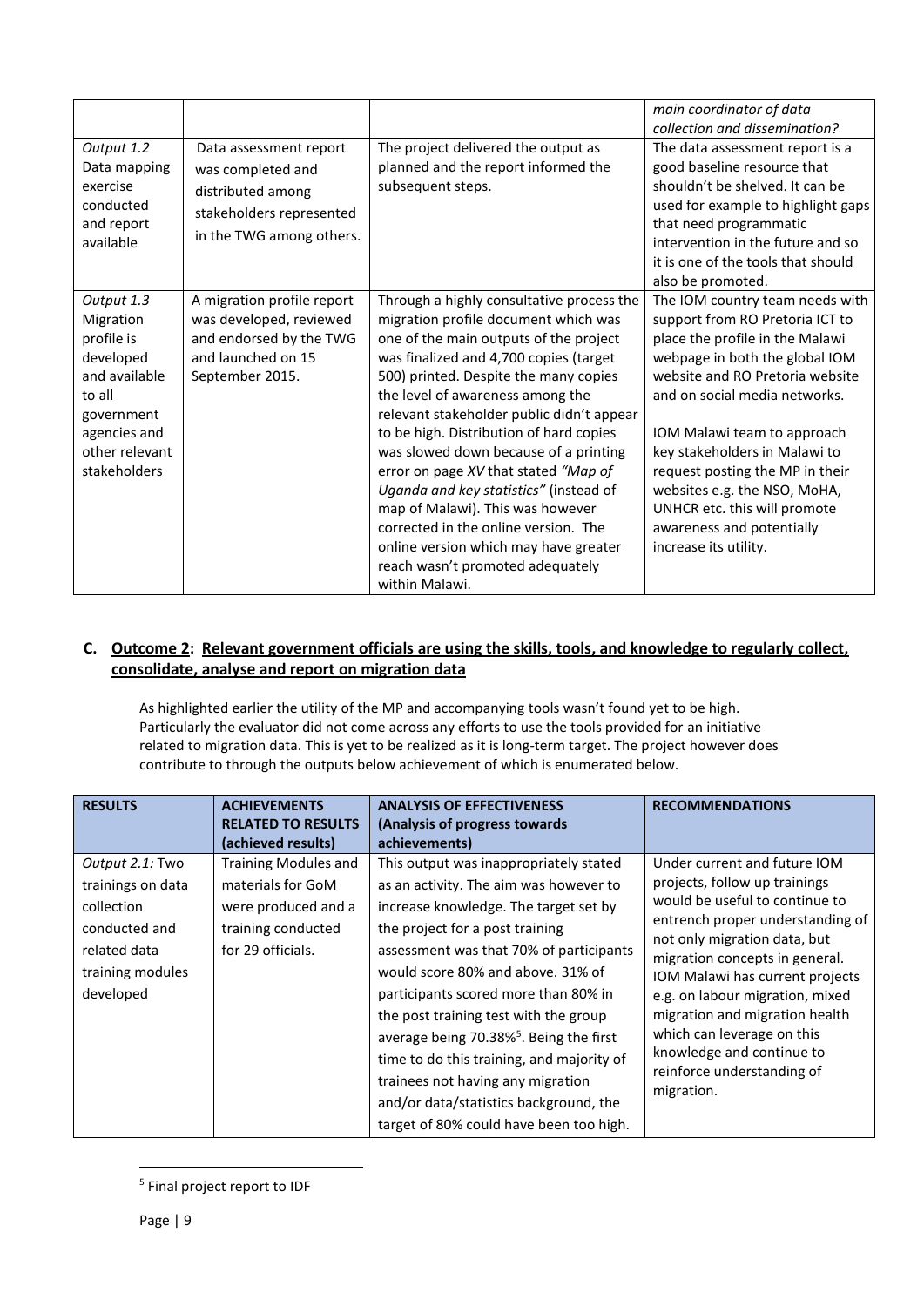|                                                                                                                                                                                             |                                                                                                                                                                                                                                                                                                                                                        | As this was probably the first ever for<br>many of the officers a class average of<br>70.38% is commendable.                                                                                                                                                                                                                                                                                                                                                                                                                                                                                                                                                               |                                                                                                                                                                                                                                               |
|---------------------------------------------------------------------------------------------------------------------------------------------------------------------------------------------|--------------------------------------------------------------------------------------------------------------------------------------------------------------------------------------------------------------------------------------------------------------------------------------------------------------------------------------------------------|----------------------------------------------------------------------------------------------------------------------------------------------------------------------------------------------------------------------------------------------------------------------------------------------------------------------------------------------------------------------------------------------------------------------------------------------------------------------------------------------------------------------------------------------------------------------------------------------------------------------------------------------------------------------------|-----------------------------------------------------------------------------------------------------------------------------------------------------------------------------------------------------------------------------------------------|
| Output 2.2:<br>Relevant<br>government<br>officials have the<br>skills and<br>knowledge to<br>integrate sex and<br>age-disaggregated<br>migration data into<br>policymaking<br>process       | The project conducted<br>training on this. A post<br>training survey to<br>assess knowledge<br>acquired had the<br>trainees group score<br>an average of 72.57%<br>compared to 62% in<br>the pre training<br>assessment. This<br>training was combined<br>with the training in<br>output 2.1. The target<br>was that 70%<br>participants score<br>80%. | As noted above the target of 80% was a<br>little high and probably 70% would have<br>been more ideal. Application of<br>knowledge on sex disaggregated data<br>could not be determined at his stage<br>because no current migration related<br>policies that are development could be<br>accessed. Most documents reported by<br>different ministries were still under<br>development and with confidential<br>circulation within government circles<br>only at the time. However going by the<br>post training test, knowledge was indeed<br>imparted.                                                                                                                    | IOM would need to get plugged<br>into the government processes of<br>policy development so that it can<br>provide continued technical<br>assistance and publicity to MP<br>and tools and any other tools that<br>IOM has globally.            |
| Output 2.3:<br>Targeted<br>government<br>agencies on<br>migration have<br>access to<br>standardized tools<br>and methodology<br>for migration data<br>collection and are<br>utilizing them. | The project produced<br>the "Toolkit for<br><b>Ethical Migration</b><br>Data Collection,<br>Sharing and Use in<br>Malawi; a training<br>module on<br>"Migration Data<br>Collection and<br>Management" and<br>another on "Migration<br>Data Use".                                                                                                       | In terms of access, government officials<br>definitely have access to these tools as<br>they were printed and shared with them-<br>so that aspect was well achieved. What<br>remains is evidence of actual utilization.<br>During the evaluation there was no<br>information provided regarding the use<br>of these tools and just like the Migration<br>Profile their utility is still very low. It is<br>also early to gauge this because the MP is<br>not yet due for revision. What the<br>evaluation concludes is that when and if<br>officials decide to collect new data, they<br>have been equipped with the necessary<br>tools and methodologies to achieve that. | Just as the Migration Profile,<br>increasing awareness about<br>existence of these tools would go<br>a long way in promoting their<br>utilization. Similar channels for<br>publicity as suggested earlier<br>would also work for these tools. |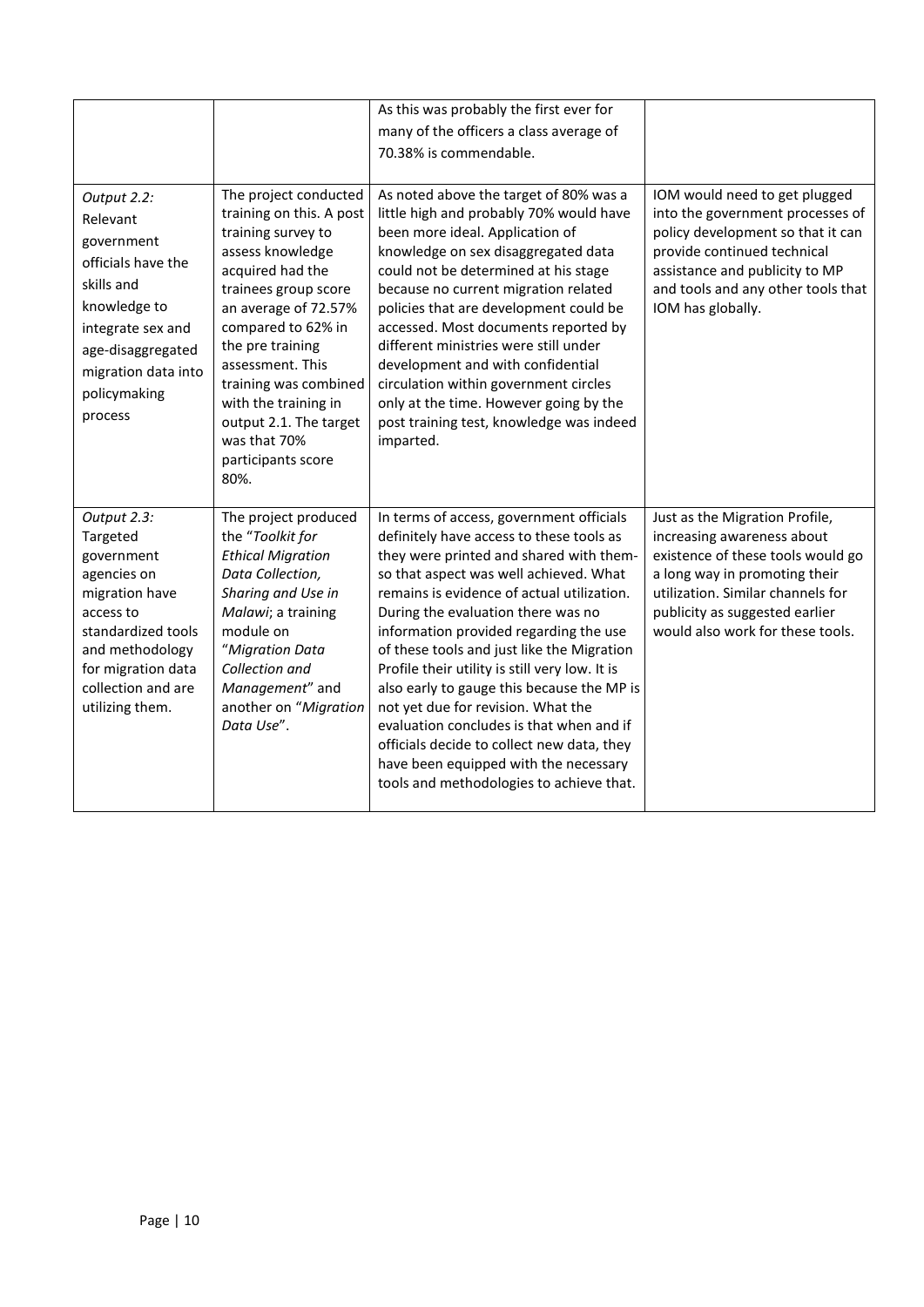## <span id="page-10-0"></span>**3.2 MATRIX 2: OTHER EVALUATION CRITERIA (General Analysis and Recommendations)**

| <b>CRITERIA</b>                                                                                                                                                                                                                                                                                                                                                                                                                                                                                                                                                                                                                                                                                                                                                                                                                                                                                                                                                                                                                                                                                                                                                                                                                                                                                                                                                                                                                                                                                                                                                                                                                                                                                                                                                | <b>RECOMMENDATION</b>                                                                                                                                                                                                                                                                                                                                                                                                                                                                                                                                                                                                                                                                                                                              |
|----------------------------------------------------------------------------------------------------------------------------------------------------------------------------------------------------------------------------------------------------------------------------------------------------------------------------------------------------------------------------------------------------------------------------------------------------------------------------------------------------------------------------------------------------------------------------------------------------------------------------------------------------------------------------------------------------------------------------------------------------------------------------------------------------------------------------------------------------------------------------------------------------------------------------------------------------------------------------------------------------------------------------------------------------------------------------------------------------------------------------------------------------------------------------------------------------------------------------------------------------------------------------------------------------------------------------------------------------------------------------------------------------------------------------------------------------------------------------------------------------------------------------------------------------------------------------------------------------------------------------------------------------------------------------------------------------------------------------------------------------------------|----------------------------------------------------------------------------------------------------------------------------------------------------------------------------------------------------------------------------------------------------------------------------------------------------------------------------------------------------------------------------------------------------------------------------------------------------------------------------------------------------------------------------------------------------------------------------------------------------------------------------------------------------------------------------------------------------------------------------------------------------|
| Relevance: The idea of consolidating migration data was conceived by<br>the GoM. The commitment they showed to the process also indicates<br>that it was a relevant priority. It was a real need considering that the<br>government had been considering putting together a new migration<br>policy but the unavailability of consolidated gender partly hampered<br>this.<br>The action was also consistent with IOM's mandate to support member<br>states for better migration governance. This is still a need and the GoM<br>understands the gaps inherent in their current data systems but they<br>may need some kind of "push and facilitation" to move forward.                                                                                                                                                                                                                                                                                                                                                                                                                                                                                                                                                                                                                                                                                                                                                                                                                                                                                                                                                                                                                                                                                        | Follow up projects are essential to build up from<br>where this project ended as the need for better,<br>complete and consolidated data is still there.                                                                                                                                                                                                                                                                                                                                                                                                                                                                                                                                                                                            |
| <b>Efficiency and Cost-effectiveness:</b> The final project report indicates<br>some level of implementation efficiency in that the main products of<br>the project were ready for government endorsement as was initially<br>planned. However that endorsement was confounded by changes in<br>government that saw an extended delay that warranted two no cost<br>extensions. This may not wholly be blamed on the project as it was<br>beyond their control. However such delays are usually predictable.<br>The project was also implemented fairly successfully at a time when<br>IOM staffing and resourcing was quite thin yet they were still able to<br>accomplish the project targets. Overall, the project's budget was<br>consumed up to 95% which was relatively fine bearing in mind the<br>cost-cutting measures and favourable exchange rate fluctuations.<br>The project was able to deliver more in terms of printed copies of the<br>MP and toolkits as they were able to use creative ways to save on<br>costs e.g. printing in South Africa rather than in Malawi and<br>negotiating import duty exemption allowed printing of almost triple<br>the planned number of copies.<br>However distribution of the 4700 copies (a significant number) is not<br>commensurate with the level of awareness and use of the MP<br>document and tools so far. Probably a more strategic and efficient<br>distribution plan would have worked well including use of online<br>space and direct delivery to the top most officials.<br>As at the time of the evaluation the MP was not even available on the<br>IOM Malawi's web pages, on the NSO website or even the<br>immigration department website who were core champions of its<br>production. | Future projects should anticipate delays in dealing<br>with government bureaucracy and provide enough<br>time for that. In most countries decision making<br>follows a slow path and it's often impacted by<br>changes in government. These are risks that can<br>be anticipated and planned for accordingly.<br>At the time of this evaluation, the IOM Director<br>General has provided an instruction discouraging<br>No Cost Extensions and thud future projects<br>should plan realistically bearing in mind the<br>implementation context.<br>Continued (strategic) publicity about the MP and<br>tools to promote its utility in the stakeholder<br>community in needed. The online version may<br>have greater reach than the hard copies. |
| Impact: It would be too early to measure impact just 15 months after<br>the project ended. However the evaluation finds that the MP project<br>did begin to change the attitude of officials regarding migrants.<br>Before, the attitude on migrants in mixed migration flows was very<br>negative and many were just getting arrested and detained without<br>any case profiling to identify those who may be asylum seekers or<br>even Victims of Trafficking. According to immigration officials that has<br>reduced and the understanding that there could be some of the<br>migrants requiring protection rather than detention is now there. The<br>government also saw the need to upgrade a shelter that can be used                                                                                                                                                                                                                                                                                                                                                                                                                                                                                                                                                                                                                                                                                                                                                                                                                                                                                                                                                                                                                                   | New projects in Malawi need to be interlinked and<br>building up on each other to drive at a common<br>impact after many years.                                                                                                                                                                                                                                                                                                                                                                                                                                                                                                                                                                                                                    |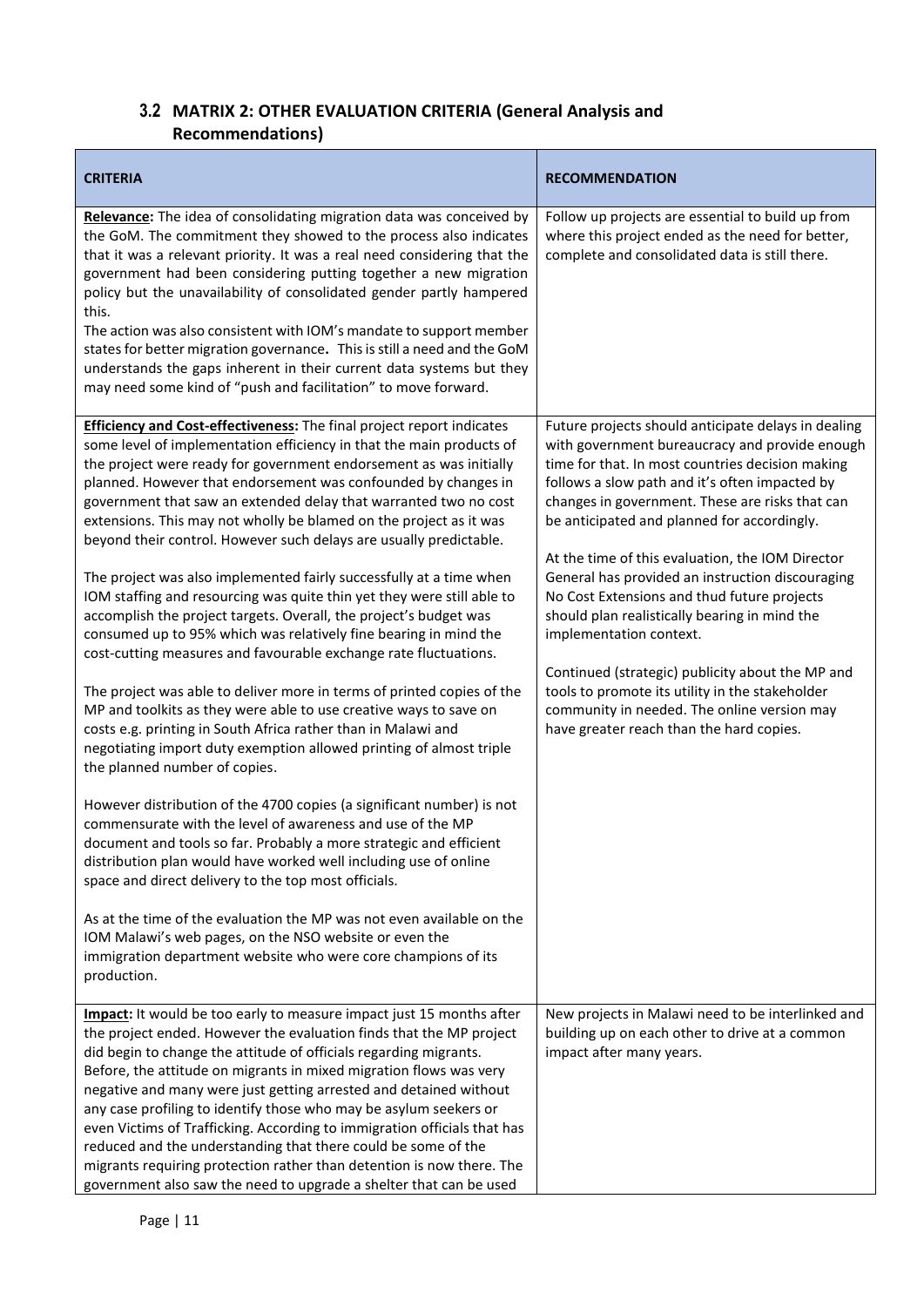| to shelter VoTs especially trafficked children. IOM has promised to                                                                                                                                                                                                                                                                                                                                                                                       |                                                                                                                                                                                                                                                                                                                |
|-----------------------------------------------------------------------------------------------------------------------------------------------------------------------------------------------------------------------------------------------------------------------------------------------------------------------------------------------------------------------------------------------------------------------------------------------------------|----------------------------------------------------------------------------------------------------------------------------------------------------------------------------------------------------------------------------------------------------------------------------------------------------------------|
| support this initiative.                                                                                                                                                                                                                                                                                                                                                                                                                                  |                                                                                                                                                                                                                                                                                                                |
| It also worked as an eye opener on the dynamism of migration in<br>Malawi and the need for regional and international cooperation in<br>migration governance. In December 2016, the Government of Malawi<br>sought IOM's help to repatriate some Malawian children who had<br>been trafficked into South Africa.                                                                                                                                          |                                                                                                                                                                                                                                                                                                                |
| <b>Sustainability:</b> Sustainability is threated by lack of further active<br>engagement and/or promotion of the MP and tools in the post project<br>period. Reengagement on the subject in the auspices of the current<br>IOM projects would revive efforts and keep the momentum going<br>towards a second migration profile in the next couple of years. As a<br>TWG existed, it can be revived again to take key decisions<br>recommended in the MP. | IOM Malawi needs to meet with MOHA and NSO<br>to reactivate attention to migration data issue.<br>This is especially necessary with the recent<br>reshuffle among senior government officials. A<br>census is also upcoming in 2018 and this could be<br>an opportunity to collect new/more migration<br>data. |
| Validity of design: Though the project's theory of change was not<br>explicitly discussed in the project document, the project was fairly<br>well conceptualized with what the project was supposed to deliver<br>clear.                                                                                                                                                                                                                                  | Involve M&E Officers in reviewing new project<br>proposals results matrices. Well framed results<br>statements, indicators and assumption analysis<br>enable project implementation fidelity.                                                                                                                  |
| Some results statements were however framed inappropriately as<br>activities e.g. output 2.1, 2.2 and 2.3. An output statement should use<br>change instead of active language. Use of change language helps M&E<br>to identify quickly the change that needs to be monitored or<br>evaluated.                                                                                                                                                            | IOM Malawi staff should prioritize to attend<br>planned capacity building sessions on M&E by the<br>regional Office M&E Unit to increase their skills.<br>Negotiate realistic project life time with IDF to<br>avoid persistent requests for No Cost Extensions of                                             |
| Outputs are also not just merely completed activities (e.g. training<br>conducted) but that immediate result(change) that comes about after<br>activity completion e.g. gained knowledge on something which can<br>easily be measured using a pre and post training assessment.                                                                                                                                                                           | which despite good reasons, most time reflect<br>poor planning.                                                                                                                                                                                                                                                |
| The targets on training were set a little high and the project life time<br>could have been probably one and half years given that this was a<br>new IOM country and proper networks within government that help<br>fast track processes were not already established given that this IOM's<br>maiden project.                                                                                                                                            |                                                                                                                                                                                                                                                                                                                |
| The type of assumptions the project indicated also bordered on risks<br>to be managed, with the risk of imminent delays on the part of the<br>project partners not highlighted. It is this risk that heavily impacted on<br>the project completion date.                                                                                                                                                                                                  |                                                                                                                                                                                                                                                                                                                |

## <span id="page-11-0"></span>**4. SUMMARY OF RECOMMENDATIONS**

- **Re-engagement** with government authorities alongside the current migration projects IOM Malawi is implementing will help resuscitate attention to migration data. IOM Malawi should immediately touch base with the Ministry of Home Affairs and the National Statistics Office on this subject matter as an initial effort to revive the engagement.
- **Enhance publicity** about the migration profile and the other resources produced from the project. Distribution of copies is not enough. More strategic promotion of the document is still necessary to make it known among a wider strategic audience. Some suggested channels that can be used include: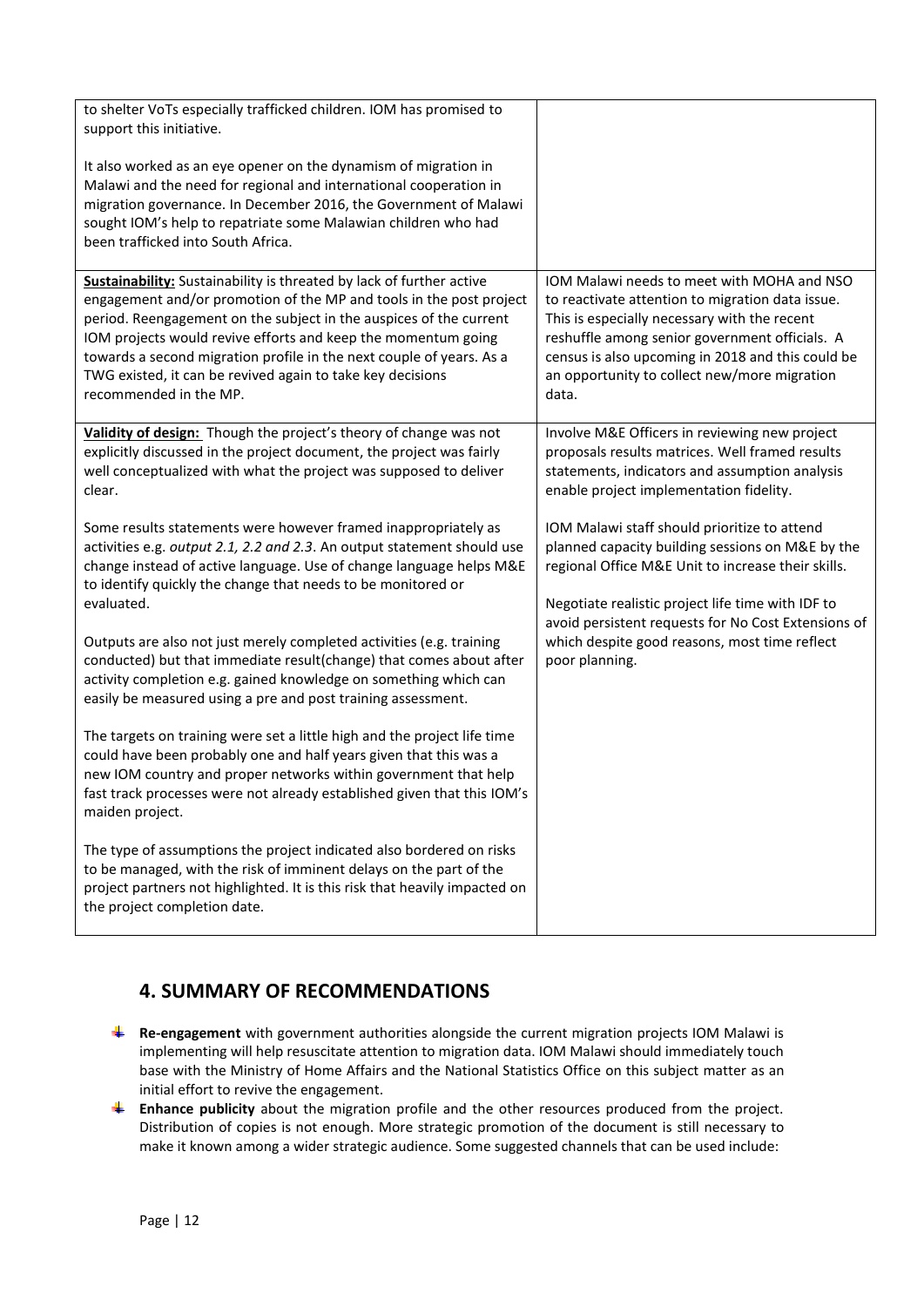- Approach RO Pretoria ICT for assistance to place it on the IOM Malawi page [\(https://www.iom.int/countries/malawi](https://www.iom.int/countries/malawi) ); RO Pretoria Website at the Malawi Country mission link [\(http://ropretoria.iom.int/dtm](http://ropretoria.iom.int/dtm)) and other official social media platforms.
- See possibility of the profile to be posted at immigration department website; NSO website (FAO for example has their profile listed in the NSO website: [http://www.nsomalawi.mw/images/stories/data\\_on\\_line/general/FAO%20Gender%20I](http://www.nsomalawi.mw/images/stories/data_on_line/general/FAO%20Gender%20Inequalities/Malawi%20Country%20Profile_FINAL%20CLEARED-Dec2011.pdf) [nequalities/Malawi%20Country%20Profile\\_FINAL%20CLEARED-Dec2011.pdf](http://www.nsomalawi.mw/images/stories/data_on_line/general/FAO%20Gender%20Inequalities/Malawi%20Country%20Profile_FINAL%20CLEARED-Dec2011.pdf)),
- Call attention of partners/stakeholders about it in workshops, meetings, media releases among others etc.
- **IOM** to plug into many in-country migration related taskforces or TWGs and other meetings as possible. Through these IOM would have a chance to share these resources and increase their utility.
- **Building up on trainings** already done through IOM's current projects. IOM Malawi has mixed migration, migration health and labour migration projects that are running with other potential projects coming on board. These projects should complement and reinforce past projects and complement each other in an integrated programme approach. Since the actors are the same, somehow past projects should benefit from current projects in terms improving sustainability of results.
- **Improving project planning and design** is critical in ensuring proper articulation of results, indicators and an overall theory of change. As IOM has adopted Results Based Management, these are increasingly important considerations for new proposals as results focus starts at the planning stage. Involve as many M&E experts as possible in designing the project results framework. At this stage also reasonable less ambitious project life time and targets should be negotiated with IDF to avoid No Cost Extensions. Malawi team now has learnt good lessons on the speed at which government engagement yields fruits and should use these lessons in estimating appropriate project life periods. Though initially planned for 16 months, it eventually became 22 for reasons beyond IOM's control but which are typically predictable.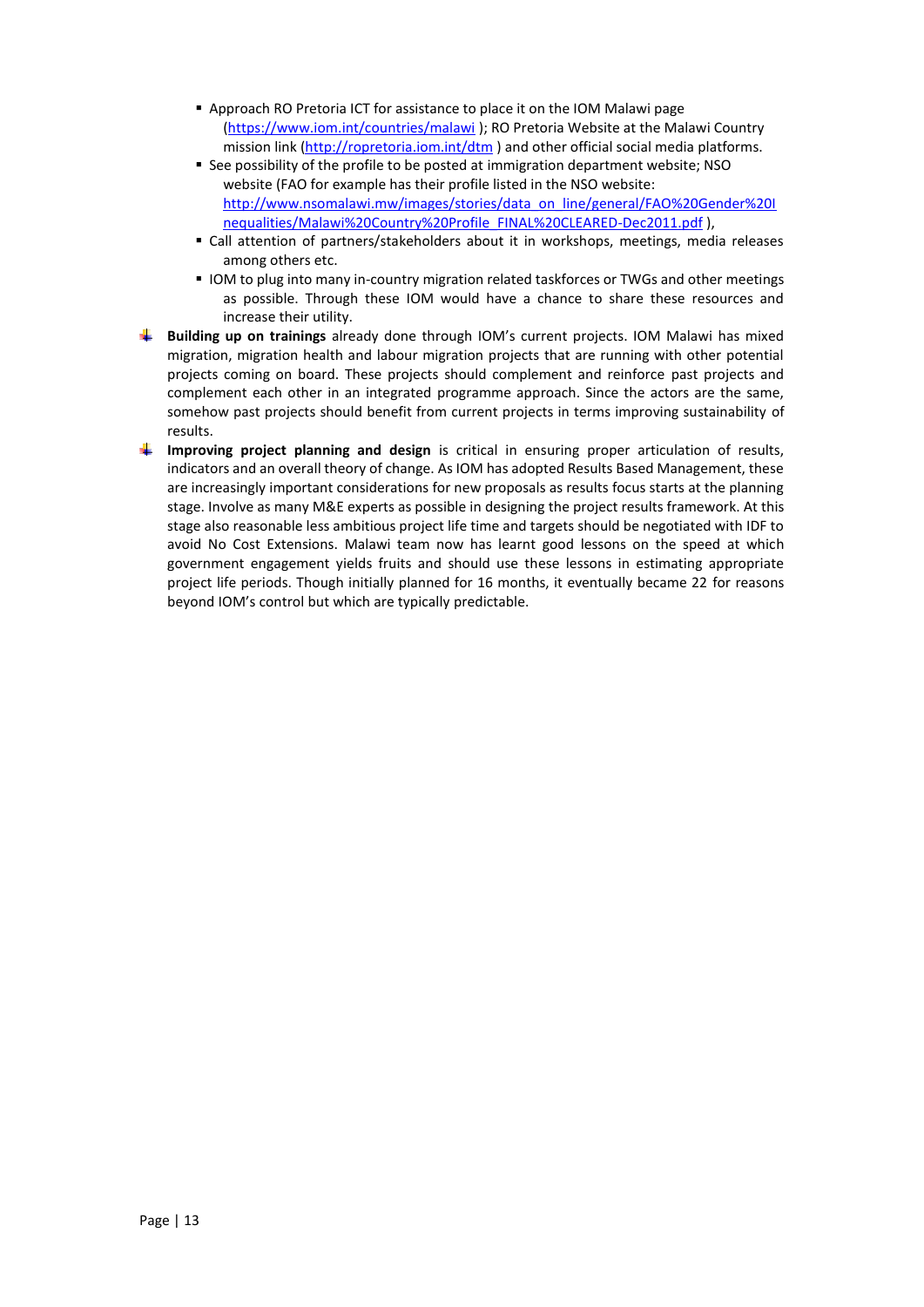## <span id="page-13-0"></span>**5. ANNEXES**

#### <span id="page-13-1"></span>**Annex 1: Key Informant Interview Guide**

#### **MALAWI MIGRATION PROFILE PROJECT EVALUATION**

**KEY INFORMANT INTERVIEW GUIDE: GOM MINISTRY OFFICIALS/TWG MEMBERS** *For the interviewer: Start by introducing yourself to the respondent and thank him/her for sparing time to speak to IOM. Explain the purpose of the evaluation. The questions contained here are simply a guide to guide the discussion. Depending on the respondent you may not necessarily ask all the questions and/or you may need to ask more follow up questions not contained in this guide. The discussion will take approximately 30-45 mins.*

|    | <b>Guiding Question(s)</b>                                             | <b>Note to Interviewer</b>                    |
|----|------------------------------------------------------------------------|-----------------------------------------------|
| 1. | Could you briefly describe to me what you do? (In relation to          | These questions are a kind                    |
|    | migration management or migration data or migration policy?)           | of ice breaker questions to                   |
| 2. | When did you first start working with IOM on the migration data        | start a conversation and                      |
|    | project?                                                               | familiarize with each other                   |
| 3. | In your opinion what are the major migration management challenges     | Probe to find out: Was lack                   |
|    | that the GOM was facing in the period before the Migration Profile     | of centralized and                            |
|    | project?                                                               | comprehensive migration                       |
|    |                                                                        | data one of them?                             |
| 4. | How was the focus on migration data identified? To what extent were    | Probe to see if the GOM felt                  |
|    | you involved in conceptualizing the project? Even if you were not,     | this was a priority need that                 |
|    | were other stakeholders involved in this?                              | needed to be addressed and                    |
|    |                                                                        | they provided input into how                  |
|    |                                                                        | the project would look like.                  |
| 5. | In light of the data gap, do you think the IOM/IDF funded project      | This is meant to assess                       |
|    | activities were helping respond to that gap properly? Briefly explain  | whether respondent feels                      |
|    | your answer.                                                           | that the project could have                   |
|    |                                                                        | been designed differently.                    |
|    |                                                                        | These are ideas for future                    |
|    |                                                                        | similar projects.                             |
| 6. | What aspects of the project do you feel were implemented properly      | Probe to understand the                       |
|    | (if any) and which ones do you think IOM project did not address well  | project                                       |
|    | (if any)?                                                              | components/activities that                    |
|    |                                                                        | respondent celebrates most                    |
|    |                                                                        | and those they feel could                     |
|    |                                                                        | have been done better. This                   |
|    |                                                                        | is useful feedback however                    |
|    |                                                                        | flattery or harsh it may be                   |
| 7. | To what extent were the key stakeholders involved in implementing      | Do they feel all relevant                     |
|    | the project? Do you feel as a key stakeholder you were optimally       | stakeholders were involved                    |
|    | involved? How could this have been improved?                           | fully, are there some key                     |
|    |                                                                        | stakeholders whom they feel                   |
| 8. | Briefly comment on the quality of IOM's technical assistance through   | were omitted?<br>Quality implies that support |
|    | this project. (facilitation of the project, data collection and report | was adequate, effective in                    |
|    | compilation, trainings etc)                                            | solving specific problem(s),                  |
|    |                                                                        | delivered on time;                            |
|    |                                                                        | professionally delivered,                     |
|    |                                                                        | meets set standards. Can                      |
|    |                                                                        | also defined as product or                    |
|    |                                                                        | service being "fit for                        |
|    |                                                                        | purpose". Quality is                          |
|    |                                                                        | perceptual, conditional and                   |
|    |                                                                        | somewhat subjective.                          |
|    |                                                                        |                                               |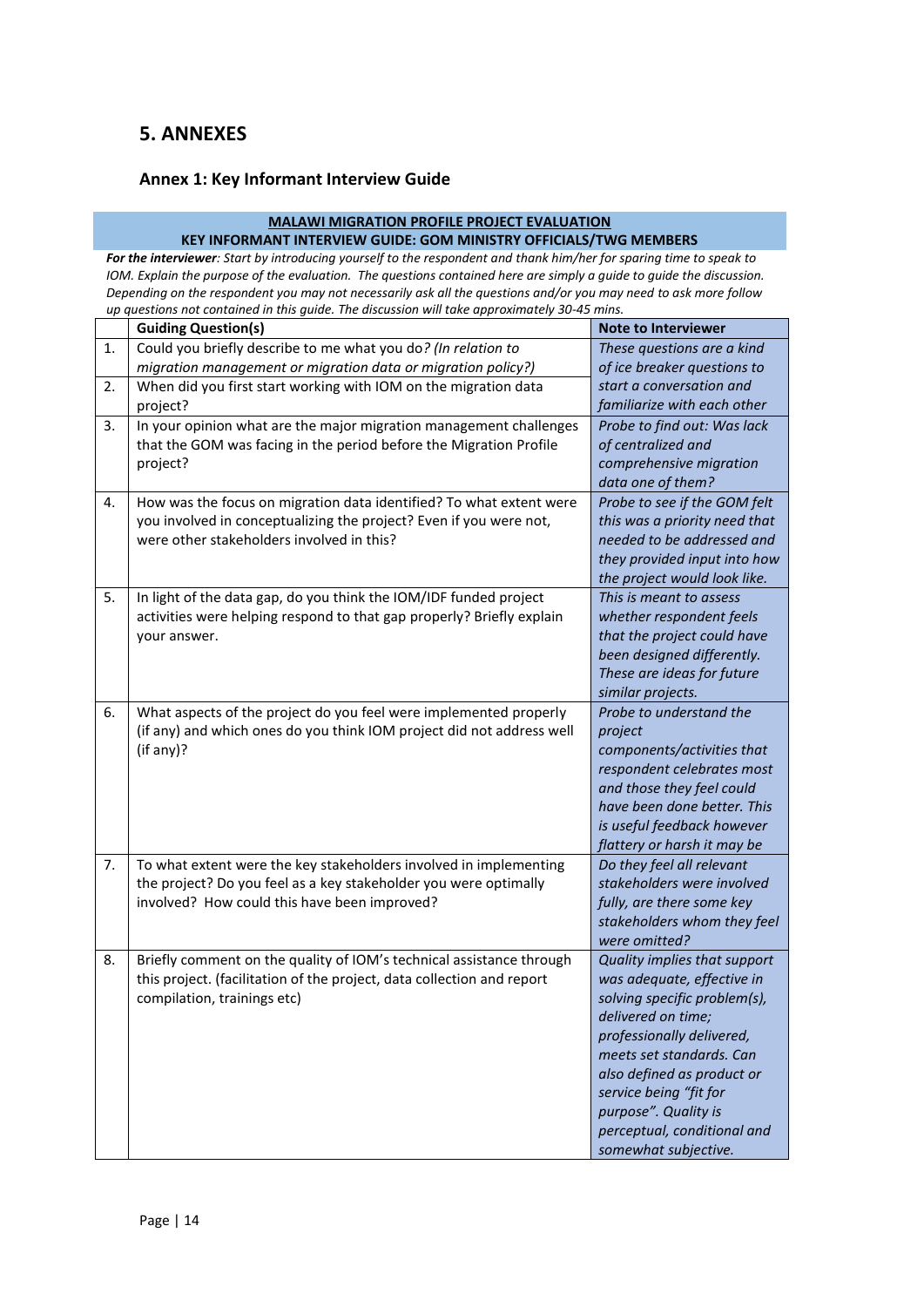| 9.  | Now we are going to look at the post MP launch period: Since the       | Probe for as many actual      |
|-----|------------------------------------------------------------------------|-------------------------------|
|     | launch of the MP how have you used it in your department or            | cases as possible where the   |
|     | organization?                                                          | MP data has been used.        |
| 10. | If the never or has been rarely used: What factors are behind this?    | Probe to find out if they     |
|     | If they have used the MP severally: What aspects/areas of the MP did   | don't find the document       |
|     | you find most useful?                                                  | useful or its not readily     |
|     |                                                                        | accessible etc. If used probe |
|     |                                                                        | specific areas that have      |
|     |                                                                        | been used.                    |
| 11. | How could the utility of the MP be optimized within your work place?   | Probe                         |
| 12. | A MP is a living document that needs regular updating. Have there      | Probe, also get reasons why   |
|     | been any initiative(s) to update the MP that you are aware of? Is the  | there hasn't been any         |
|     | TWG still functional?                                                  | <i>initiative.</i>            |
| 13. | From what you know, is there a favourable environment (social,         | Probe                         |
|     | political, economic etc) within the GOM to enable the regular          |                               |
|     | updating of the MP to be done as originally envisaged? Briefly explain |                               |
|     | your answer also giving possible solutions if answer is NO.            |                               |
| 14. | The main objective of the IOM initiative was to contribute to evidence | Ask this question only if you |
|     | based migration policy making in Malawi. To what extent do you think   | feel respondent hasn't        |
|     | IOM achieved or contributed to this objective?                         | provided this info already    |
|     |                                                                        |                               |
| 15. | What more (if any), still remains to be done in relation to this       | As above                      |
|     | objective and what can the GOM do more to improve migration            |                               |
|     | governance in the country?                                             |                               |

**\*\*\*\*\*\*\*\*\*\*\*\*\*\*\*\*\*\*\*\*\*\*\*\*\*\*\*\*\*\*\*\*\*\*\*\*\*\*\*\*\*\*\*\*\*\*\*\*\*\*\*\*\*\*\*\*\*\*\*\*\*\*\*\*\*\*\*\*\*\*\*\*\*\*\*\*\*\*\*\*\*\***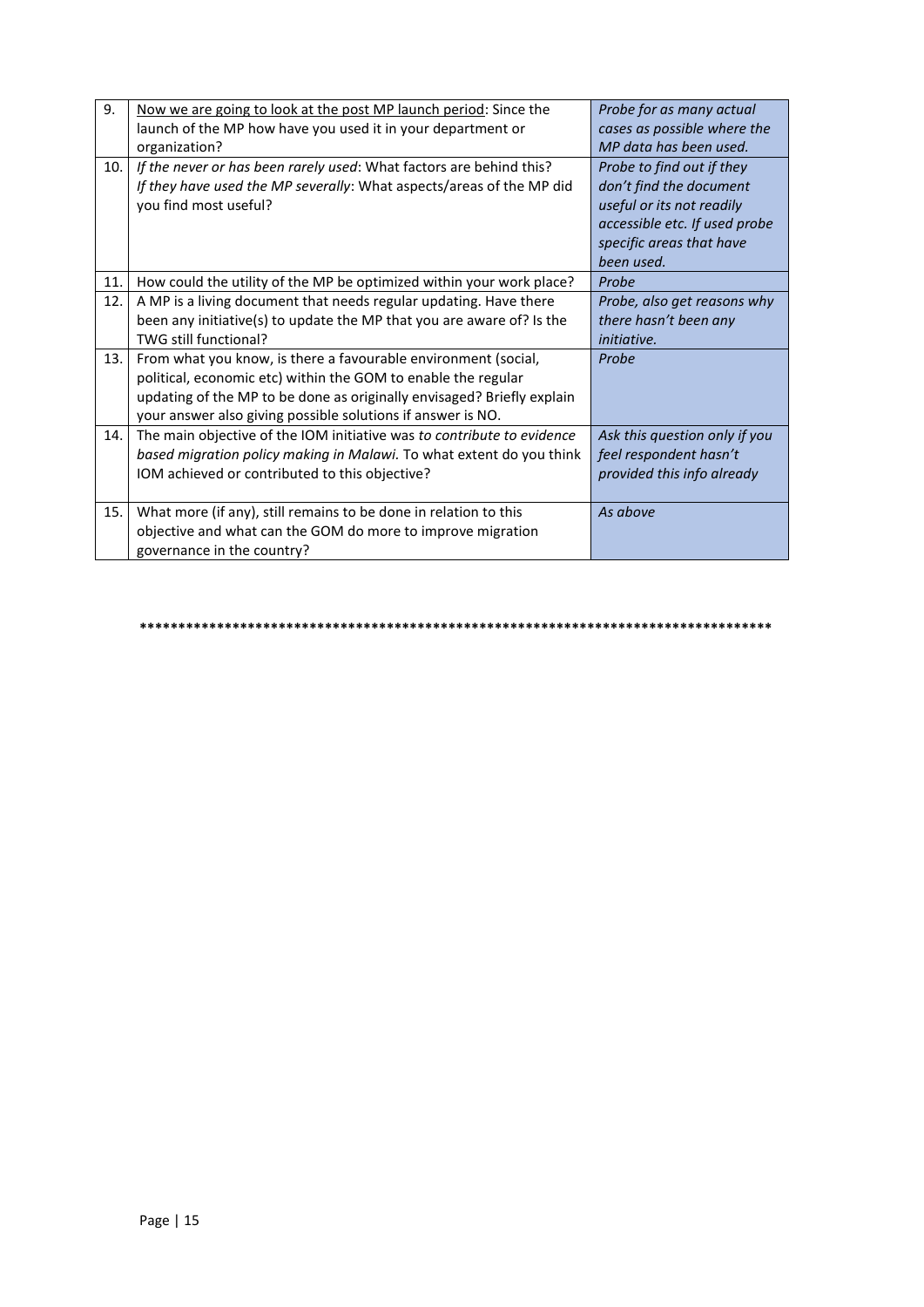#### <span id="page-15-0"></span>**Annex 2: Online Self-administered questionnaire**

*The International Organization for Migration would like to hear from you regarding the use of the Migration Profile document that you received! It was launched in September 2015 and you attended the launch at Bingu International Conference Centre. This short survey will give us an indication of how much you have used the Migration Profile document as well get your valuable feedback on how its utility can be increased. Take the survey and click the "Donet" button. We will appreciate to hear from you by 3rd March 2017. IOM thanks you in advance for your feedback! For any clarification contac[t rmutie@iom.int](mailto:rmutie@iom.int)*

| 1. | Name of department or organization where you work (optional)                                                                                                                                                                                                                                                     |                                             |                                                                                                      |
|----|------------------------------------------------------------------------------------------------------------------------------------------------------------------------------------------------------------------------------------------------------------------------------------------------------------------|---------------------------------------------|------------------------------------------------------------------------------------------------------|
|    |                                                                                                                                                                                                                                                                                                                  |                                             |                                                                                                      |
| 2. | Nature of my department or organization<br>Government ministry/department<br>$\Box$<br>Inter-governmental organization<br>□<br><b>International NGO</b><br>$\mathbf{L}$<br>National/local NGO<br>П.<br><b>United Nations agency</b><br>$\Box$<br><b>Community Based</b><br>$\Box$<br>Organization/Interest group | П.<br>$\Box$<br>$\Box$<br>$\Box$<br>П.<br>П | <b>Private Sector</b><br>Academia<br>Donor<br>Embassy/High Commission<br><b>Faith Based</b><br>Other |
| 3. | Have you used the Migration Profile Report for any purpose since you received a copy?<br>Yes<br>$\mathbf{L}$<br>No<br>П                                                                                                                                                                                          |                                             |                                                                                                      |
| 4. | (If yes) To what extent have you found the Migration Profile Report useful?<br>Very useful<br>$\mathbf{L}$<br>Useful to some extent<br>$\Box$<br>Not useful at all<br>$\Box$                                                                                                                                     |                                             |                                                                                                      |
| 5. | (If no), the main reason I haven't used it is because (one answer only)<br>The quality of data is not reliable<br>$\mathbf{L}$<br>The data presented is not up-to-date<br>$\mathbf{L}$<br>The data I needed was missing<br>П                                                                                     | $\Box$<br>$\mathbf{L}$                      | I haven't had an opportunity to use it<br>yet                                                        |
| 6. | Since the last IOM survey, I have used the migration profile in the following ways (list all the ways<br>you have used data in the report)                                                                                                                                                                       |                                             |                                                                                                      |
| 7. | Evidence of the use of the Migration Profile can be found here. (Could be a website addresses,                                                                                                                                                                                                                   |                                             |                                                                                                      |
|    | links to documents etc)                                                                                                                                                                                                                                                                                          |                                             |                                                                                                      |
| 8. | The utility of the Migration Profile among stakeholders could have been increased by?                                                                                                                                                                                                                            |                                             |                                                                                                      |
|    | 9. I plan to use or continue using the Migration Profile in the future.<br>Yes<br>No<br>Not sure                                                                                                                                                                                                                 |                                             |                                                                                                      |
|    |                                                                                                                                                                                                                                                                                                                  |                                             |                                                                                                      |